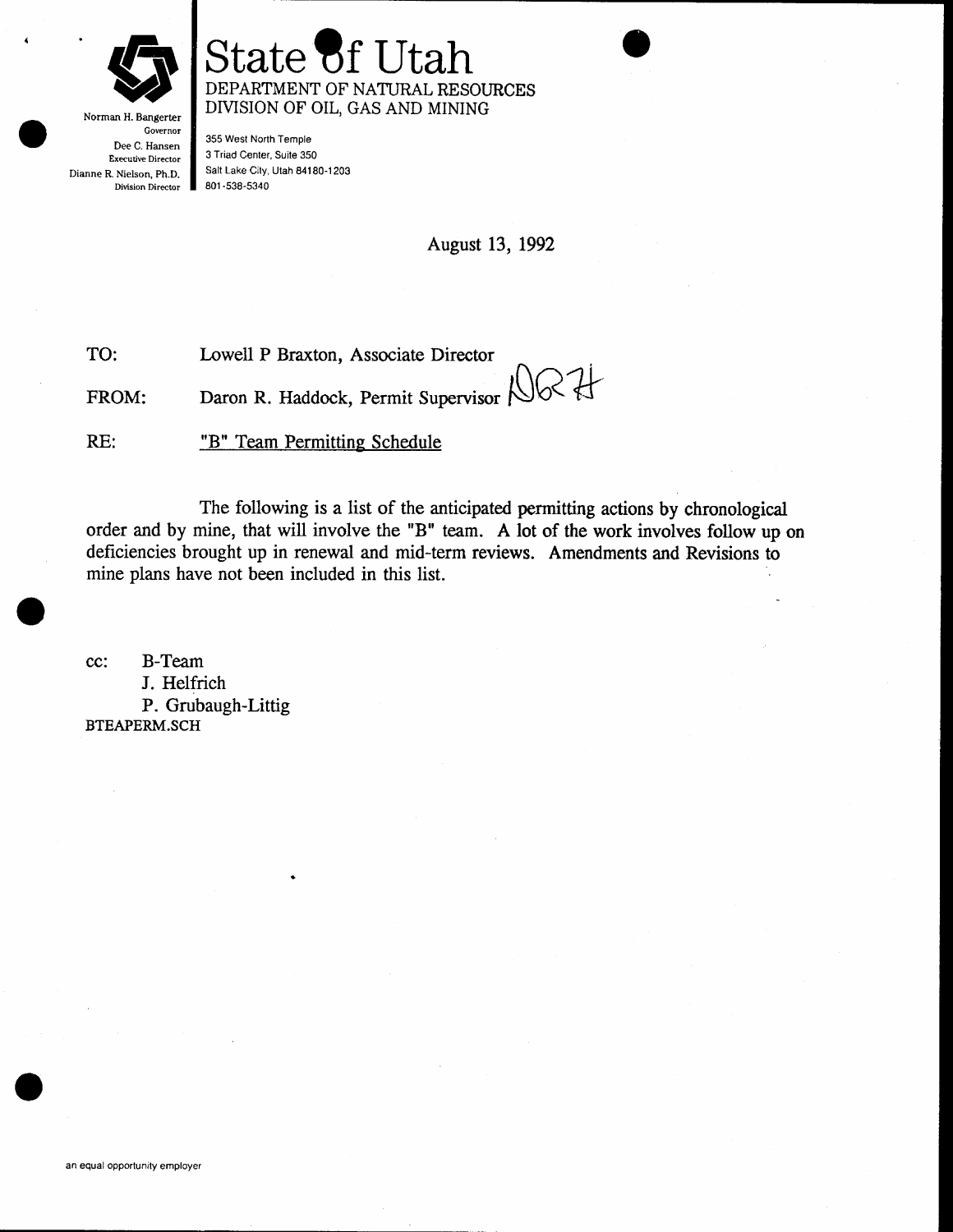| <b>ACT/041/002</b><br>ACT/007/002<br><b>ACT/007/012</b><br>PRO/025/002<br><b>ACT/007/018</b><br><b>ACT/007/005</b>                                                                                                              | <b>ACT/041/005</b><br><b>ACT/007/002</b><br>ACT/007/004<br><b>ACT/007/019</b><br><b>ACT/007/001</b><br>ACT/019/004<br><b>ACT/007/004</b>                                                                                                                                                                                                                  | PRO/025/002<br><b>ACT/041/002</b><br><b>ACT/007/004</b><br><b>ACT/007/005</b><br>ACT/007/011<br>ACT/007/018<br>ACT/007/004<br><b>ACT/007/004</b><br>ACT/007/019                                                                                                                                                                                                                                                        | ACT No.                        |
|---------------------------------------------------------------------------------------------------------------------------------------------------------------------------------------------------------------------------------|-----------------------------------------------------------------------------------------------------------------------------------------------------------------------------------------------------------------------------------------------------------------------------------------------------------------------------------------------------------|------------------------------------------------------------------------------------------------------------------------------------------------------------------------------------------------------------------------------------------------------------------------------------------------------------------------------------------------------------------------------------------------------------------------|--------------------------------|
| <b>Skyline</b><br>Soldier Canyon<br>Smoky Hollow<br>Convulsion Canyon<br>Willow Creek<br>Wellington Prep                                                                                                                        | <b>Castle Gate</b><br>Belina Complex<br>Knight Mine<br>Centennial Project<br>Willow Creek<br>l'hompson Canyon<br>Castle Gate                                                                                                                                                                                                                              | Smoky Hollow<br><b>Skyline</b><br>Soldier Canyon<br>Hiawatha<br>Castle Gate<br>Convulsion Canyon<br><b>Castle Gate</b><br>Castle Gate<br>Centennial Project                                                                                                                                                                                                                                                            | <b>Mine Name</b>               |
| Soils and Revegetation Initial Plan Due<br>Response to DO-92C Due<br>Review of Fan #3 As-Builts<br><b>Bond Released</b><br>Escarpment Subsidence EA from USFS<br>Complete Mid-Term Review of Plan<br>EIS Scoping Meetings Start | Spillway Pond C Reviewed<br>Sowbelly Canyon Initial Submittal Due<br>Mid-Term Review Completed<br>Let Bids for Reclamation<br>Notice of Final Bond Release Sent to County<br>Adit #1/Gravel Canyon Initial Review Complete<br>Hardscrabble Resubmittal Review Complete<br>Plan Determined Administratively Complete<br>Publication Notice of Bond Release | Five Year Renewal Issued<br>Adit #1 and Gravel Canyon Initial Submittal<br>Hardscrabble Area Resubmittal<br>Five Year Renewal Issued<br>Castle Gate Area Initial Review Complete<br>Five Year Renewal Issued<br>Hardscrabble Initial Review Complete<br>Hardscrabble Area Initial Submittal<br>Five Year Renewal Issued<br>Five Year Renewal Issued<br>Castle Gate Area Initial Submittal<br>Mid-Term Review Commenced | <b>Action Required</b><br>1992 |
| 76/06/80<br>26/82/80<br>08/24/92<br>08/28/92<br>08/17/92<br>26/12/80<br>26/11/80                                                                                                                                                | 08/13/92<br><b>CG/SO</b><br>26/11/80<br>26/20/80<br>76/80<br>76/16/92<br>76/20/92<br>76/20/92<br>76/91/90<br>76/91/90<br>07/22/92                                                                                                                                                                                                                         | 26/07/50<br>76/10/50<br>76/12/50<br>76/17/50<br>76/81/70<br>76/81/70<br>76/81/70<br><b>06/01/92</b><br>01/05/92<br>02/03/92                                                                                                                                                                                                                                                                                            | Target<br>Date                 |

"B-Team"<br>PERMITING SCHEDULE

Date<br>Completed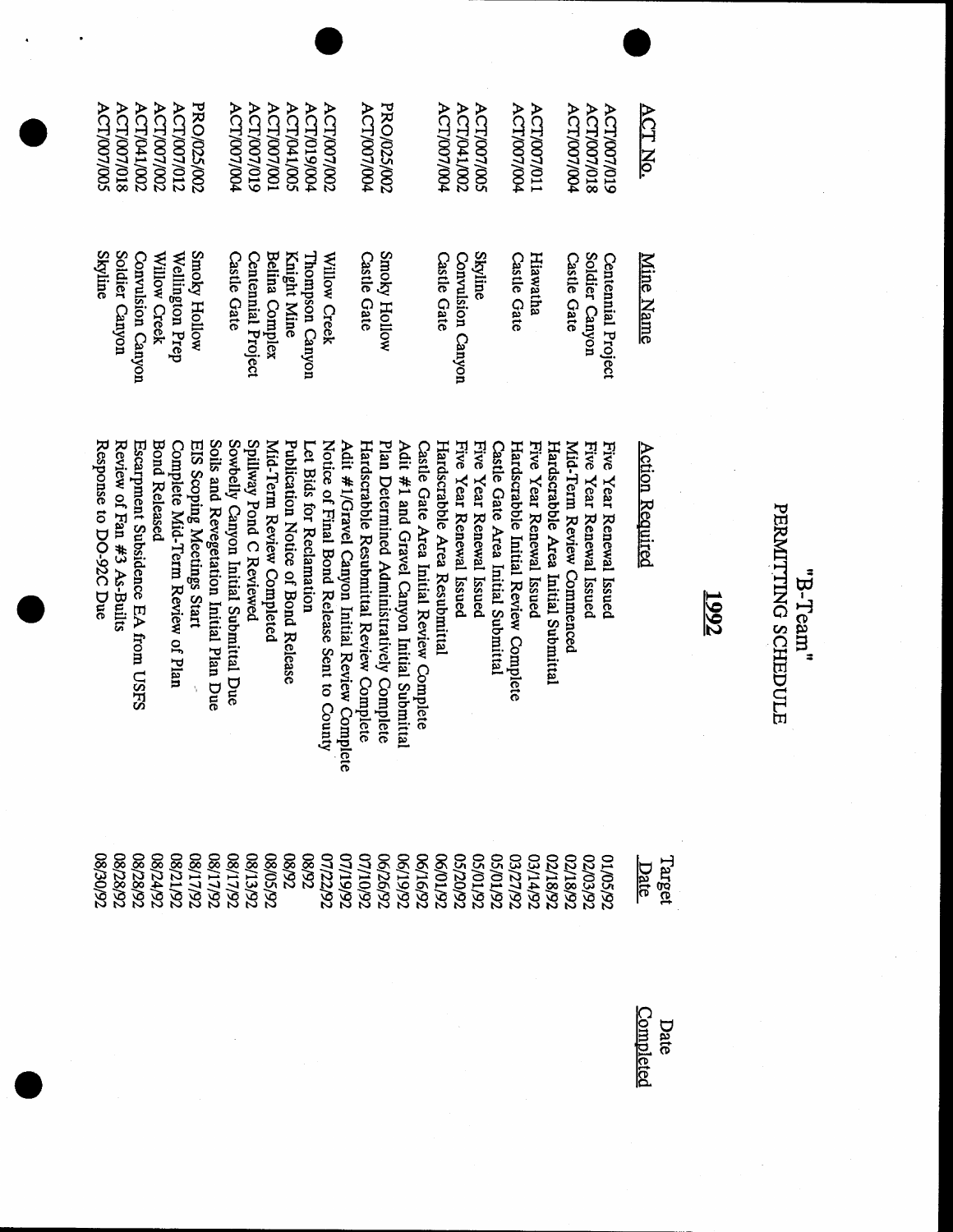| ACT/007/021                                                                       | ACT/007/01<br>ACT/041/002<br><b>ACT/007/005</b>                                                                              | <b>ACT/007/018</b>                                               |                                                                                                                                | ACT/007/004                                                                | ACT/007/011<br>ACT/041/005                                        | <b>ACT/007/005</b>             | I00/270/A3/001                   | ACT/019/004                                                             | <b>ACT/007/005</b><br><b>ACT/015/032</b> | <b>ACT/015/032</b>                               | ACT/007/004                                                               |                                            | <b>ACT/007/018</b>                               | <b>ACT/041/002</b>               |                                    | <b>ACT/007/004</b>                        | <b>ACT/007/012</b>                                   | <b>ACT/007/011</b>                           | <b>ACT/007/005</b>                   | ACT/007/011            | ACT No.                |        |      |
|-----------------------------------------------------------------------------------|------------------------------------------------------------------------------------------------------------------------------|------------------------------------------------------------------|--------------------------------------------------------------------------------------------------------------------------------|----------------------------------------------------------------------------|-------------------------------------------------------------------|--------------------------------|----------------------------------|-------------------------------------------------------------------------|------------------------------------------|--------------------------------------------------|---------------------------------------------------------------------------|--------------------------------------------|--------------------------------------------------|----------------------------------|------------------------------------|-------------------------------------------|------------------------------------------------------|----------------------------------------------|--------------------------------------|------------------------|------------------------|--------|------|
| <b>Blazon</b>                                                                     | Skyline<br>Hiawatha<br>Convulsion Canyon                                                                                     | Soldier Canyon                                                   |                                                                                                                                | <b>Castle Gate</b>                                                         | Knight Mine<br>Hiawatha                                           | <b>Skyline</b>                 | Summit #1                        | Thompson Canyon                                                         | <b>Skyline</b><br>Crandall Canyon        | Crandall Canyon                                  | <b>Castle Gate</b>                                                        |                                            | Soldier Canyon                                   | Convulsion Canyon                |                                    | <b>Castle Gate</b>                        | Wellington Prep                                      | Hiawatha                                     | <b>Skyline</b>                       | Hiawatha               | <b>Mine Name</b>       |        |      |
| Review Requirements for Further Reclamation<br>Division to Prepare a Revised CHIA | Review of Overland Conveyor As-Builts<br>Review of MRP Deficiencies in DO-92A<br>Review of Response to DO-92A to be Complete | Review of Waste Rock Disposal Plans<br>Review of DO-92A Response | Sowbelly / Soils and Revegetation Review Due<br>Commencement of Reclamation Activities at<br>Sowbelly and Hardscrabble #4 Mine | Castle Gate Area Resubmittal Review Due<br>Phase I Bond Release Inspection | Public Comment Period Ends<br>Review of Revised Reclamation Plans | Review of Waste Rock Expansion | Complete Reclamation Bid Package | Genwal to Submit Plans for Lease Additions<br>Complete Reclamation Work | Review of Plan Deficiencies in DO-92C    | Complete Review of Chapters 3, 7, 8, 10,<br>& 14 | Sowbelly Canyon Resubmittal Due<br>Soils and Revegetation Resubmittal Due | Response to Subsidence Buffer Deficiencies | Response to DO-92A Due<br>Response to DO-92A Due | Castle Gate Area Resubmittal Due | Sowbelly Canyon Initial Review Due | Soils and Revegetation Initial Review Due | Review Waste Rock Disposal Plans<br>Pond Reclamation | Hiawatha tor Submit Revised Plans for Refuse | Waste Rock Expansion Plans Submitted | Response to DO-92A Due | <b>Action Required</b> |        | 1992 |
| Winter '92<br>Winter '92                                                          | <b>Winter '92</b><br>10/31/92<br>76/80/01                                                                                    | 10/08/92<br>10/08/92                                             | 10/05/92<br><b>10/05/92</b>                                                                                                    | 10/92<br>76/SQ/01                                                          | <b>76/01</b><br><b>Z6/01</b>                                      | <b>76/01</b>                   | $Z6$ , II <sup>g</sup> H         | <b>Z6. II<sup>B</sup>H</b><br><b>Z6.</b> II <sup>8</sup> H              | <b>Z6/0£/60</b>                          | 76/81/60                                         | 76/81/60<br>76/81/60                                                      | 76/80/60                                   | 76/80/60<br><b>Z6/80/60</b>                      | <b>Z6/t0/60</b>                  | <b>CO/D4/92</b>                    | 09/03/92                                  | 76/60<br>76/60                                       |                                              | 76/60<br>Ą.                          | 26/18/20               | Date                   | Target |      |
|                                                                                   |                                                                                                                              |                                                                  |                                                                                                                                |                                                                            |                                                                   |                                |                                  |                                                                         |                                          |                                                  |                                                                           |                                            |                                                  |                                  |                                    |                                           |                                                      |                                              |                                      |                        | Completed              | Date   |      |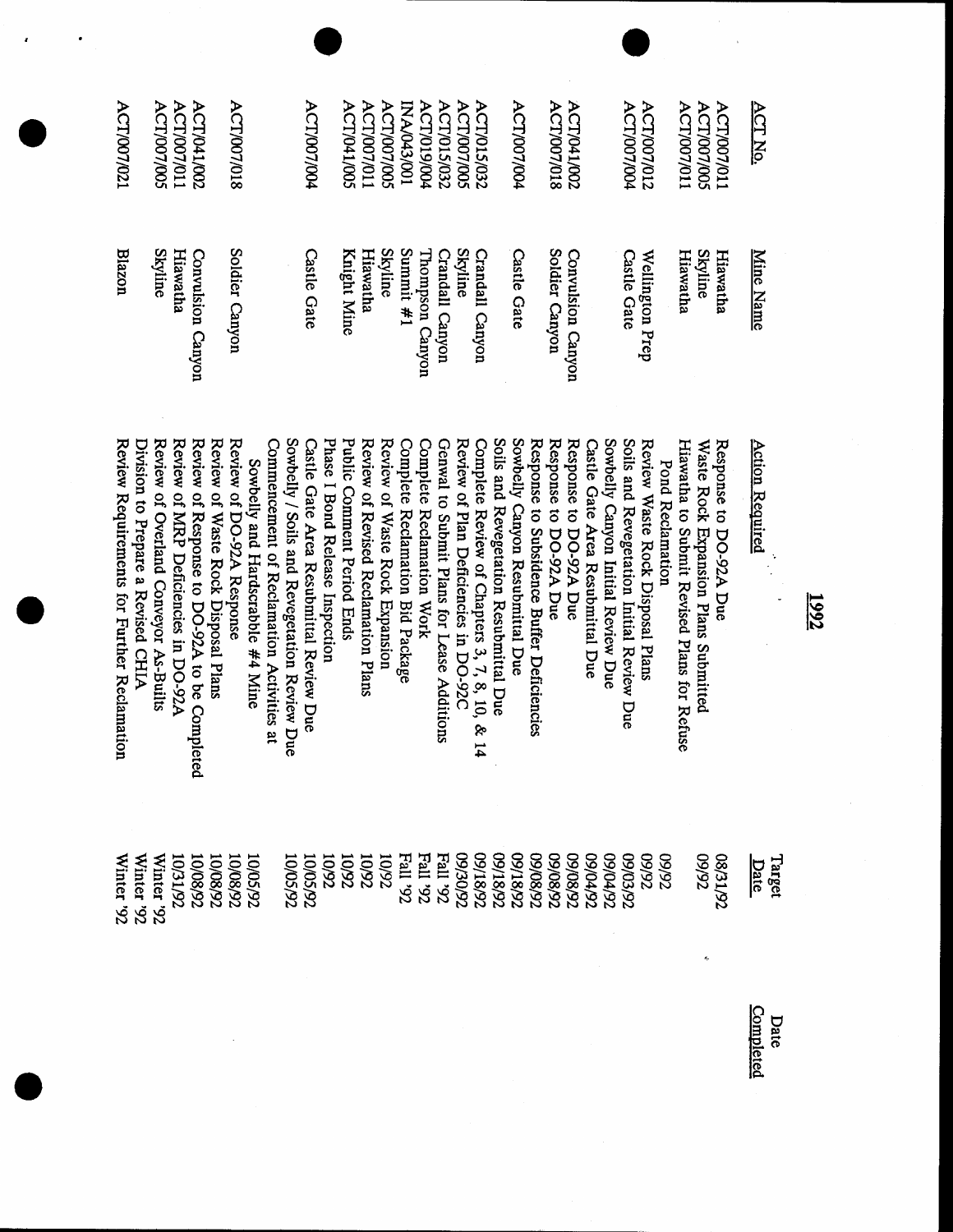| PRO/025/002<br><b>ACT/007/034</b>                             | <b>ACT/015/015</b>          | ACT/007/034                        | <b>ACT/015/032</b><br>B00/243/008 | I00/21043/001                                |                               | <b>PRO/025/002</b><br><b>ACT/007/004</b>                       | <b>ACT/007/004</b>          | <b>ACT/015/032</b>                 |                                  | <b>ACT/007/004</b><br><b>ACT/015/015</b>                                                        |          | ACT No.                |      | PRO/025/002                     | <b>ACT/007/001</b>                                  |                                        | <b>ACT/007/012</b><br>ACT/007/004                                            | INA/043/008                      | <b>ACT No.</b>         |        |      |
|---------------------------------------------------------------|-----------------------------|------------------------------------|-----------------------------------|----------------------------------------------|-------------------------------|----------------------------------------------------------------|-----------------------------|------------------------------------|----------------------------------|-------------------------------------------------------------------------------------------------|----------|------------------------|------|---------------------------------|-----------------------------------------------------|----------------------------------------|------------------------------------------------------------------------------|----------------------------------|------------------------|--------|------|
| <b>Smoky Hollow</b><br><b>Banning Loadout</b>                 | <b>Emery Deep</b>           | <b>Banning Loadout</b>             | <b>Boyer</b><br>Crandall Canyon   | Summit #1                                    |                               | Smoky Hollow<br><b>Castle Gate</b>                             | <b>Castle Gate</b>          | Crandall Canyon                    |                                  | Emery Deep<br><b>Castle Gate</b>                                                                |          | Mine Name              |      | Smoky Hollow                    | Belina Complex                                      |                                        | <b>Castle Gate</b><br>Wellington Prep                                        | <b>Boyer</b>                     | Mine Name              |        |      |
| Technical Analysis, EIS, CHIA Completed<br>Permit Renewal Due | Complete Mid-Term Review    | Application for Permit Renewal Due | Permit Renewal Due                | Complete Reclamation<br>Complete Reclamation | Completion of Mid-Term Review | Remaining Areas Resubmittal Review Due<br>Andalex Response Due | Remaining Areas Resubmittal | Application for Permit Renewal Due | New Plan and Proposed Facilities | Commence Mid-Term Review Which Includes TA<br>Adit #1/Gravel Canyon Resubmittal Review Due<br>g |          | <b>Action Required</b> | 1993 | Technical Deficiency Review Due | Response to Mid-Term Due<br>Copies of Mine Plan Due | Submittal of Plans for Remaining Areas | Adit #1/Gravel Canyon Resubmittal Due<br>Receive Response to Mid-Term Review | Complete Reclamation Bid Package | <b>Action Required</b> |        | 1992 |
| Esll 93                                                       | <b>66/77/01</b><br>66/10/10 | <b>C6/74/93</b>                    |                                   | Spring '93<br>Spring '93<br>65/13/93         |                               |                                                                |                             |                                    |                                  |                                                                                                 | 01/01/93 | Target<br>Date         |      | 12/17/92                        | 12/04/92<br>12/04/92                                | 12/01/92                               | 12/01/92                                                                     | Winter '92<br>11/21/92           | <b>Date</b>            | Target |      |
|                                                               |                             |                                    |                                   |                                              |                               |                                                                |                             |                                    |                                  |                                                                                                 |          | Completed<br>Date      |      |                                 |                                                     |                                        |                                                                              |                                  | Completed              | Date   |      |

PERMSCH.BTI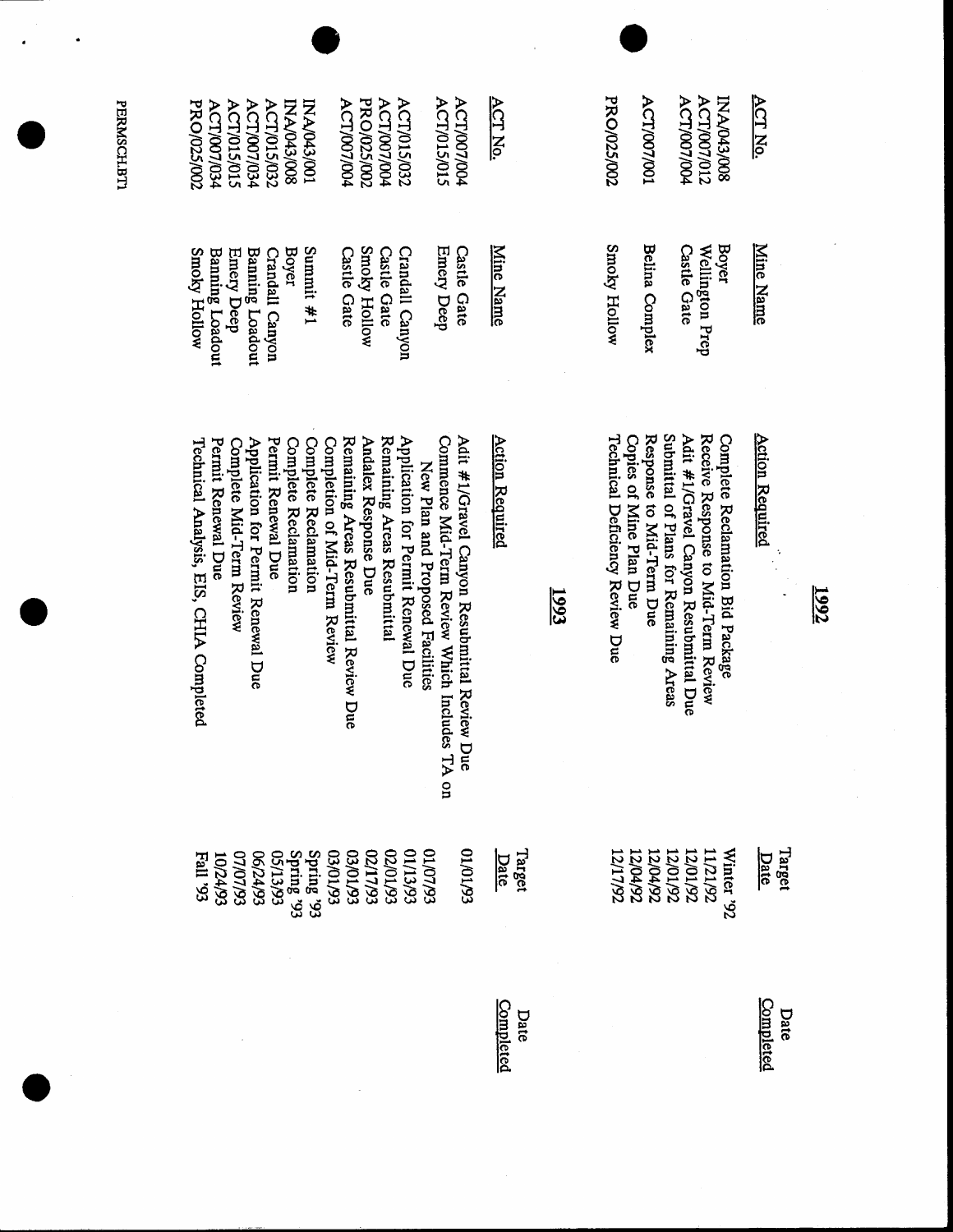PE

|                                               |                                                                                      | <b>ACT/007/002</b> |                              |         |                                                          |                                                | ACT/007/001    |
|-----------------------------------------------|--------------------------------------------------------------------------------------|--------------------|------------------------------|---------|----------------------------------------------------------|------------------------------------------------|----------------|
| <b>BODG Xeleased</b><br>∞<br>Ñ<br>4<br>╮<br>N | Notion of Final Bond release sent to conntinue of<br>$\overline{N}$<br>N<br>ە ب<br>N | Willow Creek       | Copies on Kine Plan due<br>4 | O.<br>N | Response to Mid term due<br>r<br>22<br>23<br>4<br>۰<br>N | Mid Herm review completed<br>œ<br>ហ<br>۱Ó<br>N | Belina Complex |

ACT/007/004

Castle Gate Castle Gate area resubmittal due......... 9/4/92 Soils and Revegetation initial Plan due.....8/17/92 Castle Gate area initial review complete....6/16/92 Commencement of reclamation activities at Castle Gate area resubmittal review due.....10/5/92 Soils and Revegetation resubmittal due...... 9/18/92 Sowbelly Canyon resubmittal due.......... 9/18/92 Sowbelly Canyon initial review due........ 9/4/92 Soils and Reveg initial review due....... 9/3/92 Sowbelly Canyon initial submittal due...... 8/17/92 Adit #1/Gravel Cyn initial review complete..7/19/92 Hardscrabble resubmittal review complete.... 7/10/92 Adit #1 and Gravel Cyn initial submittal....6/19/92 Hardscrabble area resubmittal............ Castle Gate area initial submittal....... 5/1/92 Hardscrabble initial review complete....... 3/27/92 Hardscrabble area initial submittal....... 2/18/92 Mid Term Review commenced........... Remaining areas resubmittal review due..... 3/1/93 Adit #1/Gravel Cyn resubmittal review due...1/1/93 Submittal of Plans for remaining areas.....12/1/92 Adit #1/Gravel Cyn resubmittal due........12/1/92 Sowbelly and Hardscrabble #4 mine........  $10/5/92$ Sowbelly /Soils and Reveg review due....... 10/5/92 26/8172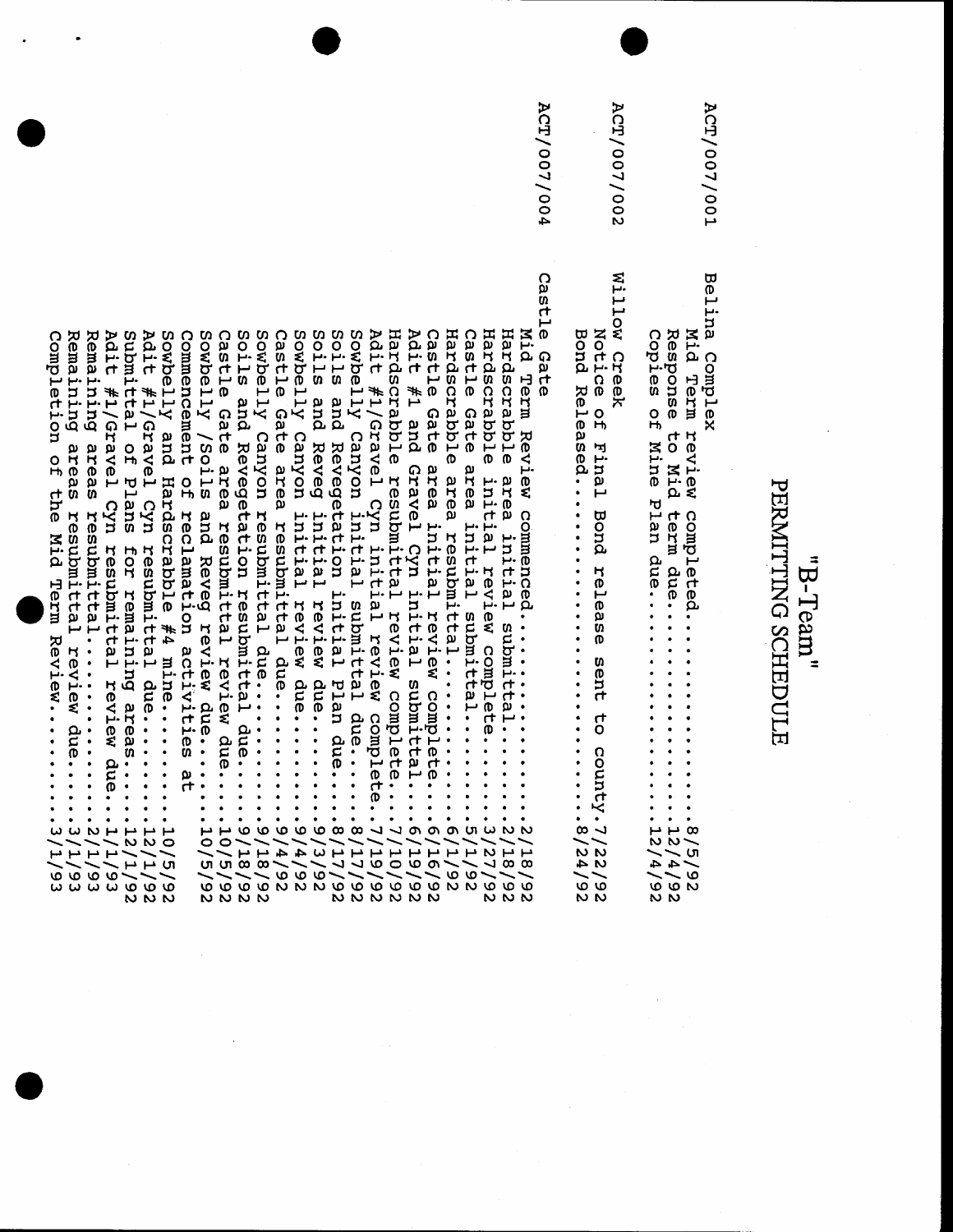| Centennial Project<br>Five Year Renewal issued<br>Spillway Pond C reviewed<br>٠<br>٠<br>٠<br>$\bullet$<br>$\cdot$ $\cdot$<br>$\sim$<br>∼ ๓<br>$\vdash$<br>$\frac{93}{9}$<br>N                                                                                                                                                                                                                                                                                                                                                                                                                                                                                                                                                 | <b>ACT/007/019</b> |  |
|-------------------------------------------------------------------------------------------------------------------------------------------------------------------------------------------------------------------------------------------------------------------------------------------------------------------------------------------------------------------------------------------------------------------------------------------------------------------------------------------------------------------------------------------------------------------------------------------------------------------------------------------------------------------------------------------------------------------------------|--------------------|--|
| Soldier Canyon<br>Review of<br>Response<br>Response<br>Review of<br>Review of<br>Five Year<br>$\vec{c}$<br>to DO 92A due<br>waste<br>Renewal issued<br>Fan #3 as-builts.<br>DO 92A response<br>subsidence buffer deficien<br>rock disposal<br>.<br>plans.<br>$\Omega$<br>$\bullet$<br>$\bullet$<br>٠<br>٠<br>$\bullet$<br>$\bullet$<br>٠<br>٠⊣<br>ັດ<br>ທ<br>$\ddot{\cdot}$<br>$\bullet$<br>٠<br>$\bullet$<br>$\bullet$<br>٠<br>٠<br>٠<br>$\bullet$<br>٠<br>$\bullet$<br>٠<br>٠<br>$\circ$<br>$\circ$ $\circ$ $\circ$<br>مر<br>$\circ$<br>ーーーー<br>0<br>$\infty$ $\infty$ $\infty$<br>$\overline{\phantom{0}}$<br>$-\infty$ $\sim$ $-\infty$<br>$\sim$ $\sim$ $\circ$ $\sim$ $\sim$ $\circ$<br><b>G G N N G N</b><br>N N<br>S. | <b>ACT/007/018</b> |  |
| Wellington Prep<br>Review waste rock disposal plans<br>Receive response<br>Complete Mid-Term<br>Plant<br>to mid term review.<br>review of<br>plan<br>$\bullet$<br>٠<br>$\infty$<br>ىم<br>$\mathord{\sim} \mathord{\sim} \mathord{\sim}$<br>n 0 0<br>1 0 0<br>1 0 0<br>ىم<br>$\boldsymbol{\omega}$<br>O<br>N<br>N                                                                                                                                                                                                                                                                                                                                                                                                              | <b>ACT/007/012</b> |  |
| Hiawatha<br>Hiawatha<br>Response to DO 92A due<br>Review of MRP deficiencies in DO 92A<br>pond reclamation<br>Review of revised reclamation plans<br>Five Year Renewal<br>to submit revised plans for r<br>issued<br>Ø<br>٠<br>$\bullet$<br>$\bullet$<br>٠<br>ituse<br>$\bullet$<br>$\ddot{\cdot}$<br>$\bullet$<br>$\bullet$<br>$\bullet$<br>$\bullet$<br>$\bullet$<br>٠<br>$\bullet$<br>۰<br>$\bullet$<br>$\bullet$<br>٠<br>$\bullet$<br>٠<br>$\mathbf{\mu}$ $\boldsymbol{\omega}$ $\boldsymbol{\omega}$<br>ی ب<br>$\circ$<br>$\sim$ $\sim$<br>$\overline{\phantom{0}}$<br>$\sim$ $\circ$<br>しきて<br>$\circ$ $\circ$<br>$4 - 4$<br>N<br>ە ە<br>$\overline{\phantom{0}}$<br>6<br><b>NN</b><br>N                                | <b>ACT/007/011</b> |  |
| Skyline<br>Waste Rock Expansion plans submitted<br>Review of Waste rock expansion<br>Division to prepare a revised CHIA<br>Review of<br>Response to DO 92C due<br>Review of Plan Deficiencies in DO 92C.<br><b>Five</b><br>Year<br>Renewal<br>Overland conveyor as-builts.<br>issued<br><b>920.</b><br>$\begin{array}{c}\n 0.5717 \\ -0.9720 \\ -0.91111 \\ -0.91011 \\ -0.91019\n\end{array}$<br>$\frac{9}{10}$<br>$\mathbf{0}$<br>N<br>ወ<br>$\sim\!-\,$ 0<br><b>RR660</b><br>ーーロい<br>$\circ$ $\circ$<br>N N                                                                                                                                                                                                                 | <b>ACT/007/005</b> |  |
| PERMITTING SCHEDULE<br>"Team"<br>Page 2                                                                                                                                                                                                                                                                                                                                                                                                                                                                                                                                                                                                                                                                                       |                    |  |

 $\label{eq:2.1} \frac{1}{\sqrt{2\pi}}\int_{\mathbb{R}^3}\frac{1}{\sqrt{2\pi}}\int_{\mathbb{R}^3}\frac{1}{\sqrt{2\pi}}\int_{\mathbb{R}^3}\frac{1}{\sqrt{2\pi}}\int_{\mathbb{R}^3}\frac{1}{\sqrt{2\pi}}\int_{\mathbb{R}^3}\frac{1}{\sqrt{2\pi}}\int_{\mathbb{R}^3}\frac{1}{\sqrt{2\pi}}\int_{\mathbb{R}^3}\frac{1}{\sqrt{2\pi}}\int_{\mathbb{R}^3}\frac{1}{\sqrt{2\pi}}\int_{\mathbb{R}^3}\frac{1$ 

 $\sim$ 

 $\frac{1}{2}$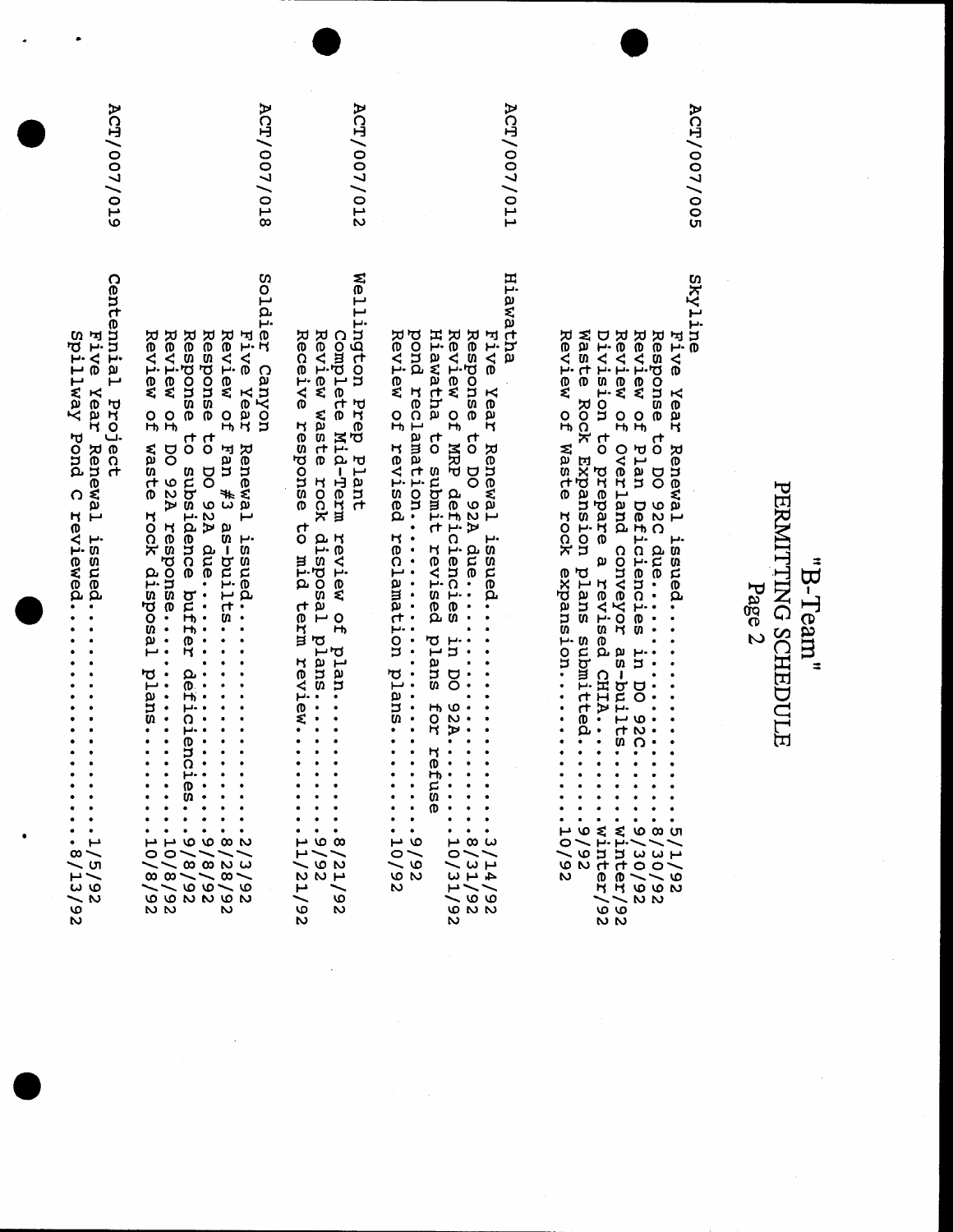## "B-Team"<br>PERMITING SCHEDULE<br>Page 3

ACT/007/021

**Blazon** 

|              | Review requirements for further reclamation<br>·winter<br>৩<br>N                                                                                                                                                                                                                                                                                                                                                                                                                                                                          |
|--------------|-------------------------------------------------------------------------------------------------------------------------------------------------------------------------------------------------------------------------------------------------------------------------------------------------------------------------------------------------------------------------------------------------------------------------------------------------------------------------------------------------------------------------------------------|
| ACT/007/034  | Banning<br>Application<br>Permit<br>Toadout<br>Eor<br>permit<br>renewal due<br>$\cdot$ .<br>$\bullet$<br>٠<br>٠<br>$\bullet$<br>٠<br>⊬ თ<br>O<br>$\overline{\phantom{0}}$<br>$\sim$ $\sim$<br>りゃ<br>イイ<br>$\sim$ 10<br>ဖြို့ ယ<br>ω                                                                                                                                                                                                                                                                                                       |
| ACT/015/015  | Emery Deep<br>Complete<br>new plan<br>Commence<br><b>Mid-Herm Review</b><br>Mid Term Review which includes TA<br>and proposed facilities<br>٠<br>٠<br>$\ddot{\bullet}$<br>٠<br>g<br>٠<br>٠<br>しょ<br>ر ر<br>$\widetilde{\phantom{m}}$<br>ن ن<br>ພ ພ                                                                                                                                                                                                                                                                                        |
| ACT/015/032  | Crandall Canyon<br>Application for permit renewal due<br>Genwal to submit plans<br>Permit Renewal due<br>Complete review of CH.<br>3, 7, 8, 10, 614<br>for lease additions<br>۰<br>$\bullet$<br>$\bullet$<br>٠<br>٠<br>$\bullet$<br>ဖ<br>۰<br>٠<br>$m + m$<br>∽<br>ししゅて<br>$\mapsto$ $\mapsto$ $\infty$<br><b>wwH</b><br>$\mathord{\sim} \mathord{\sim}$ $\circ$<br><b>000</b> 0<br>w w N                                                                                                                                                 |
| ACT/019/004  | Thompson Canyon<br>Complete<br>Let<br>bids<br>Heclamation vork<br>hor recupliant ton<br>٠<br>٠<br>٠<br>٠<br>٠<br>њ∞<br>$\sim$<br>ی ب<br>س س<br>╰<br>۰<br>N                                                                                                                                                                                                                                                                                                                                                                                |
| PRO/ 025/002 | Smokey Hollow<br>Technical Deficiency Review Due<br>Plan determined Administratively complete<br>Technical Analysis, EIS, CHIA Completed.<br>Andalex Response due<br>EIS scoping meetings start<br>٠<br>٠<br>٠<br>٠<br>٠<br>٠<br>٠<br>$H \nu \vdash \infty$<br>ーヮーー<br>ω<br>エエノエク<br>エムエムマ<br>ノコノノ<br>$\circ \circ \sim \circ \circ$<br><b>wwww</b><br>N<br>•ي                                                                                                                                                                            |
| ACT/041/002  | Convulsion Canyon<br>Review of response to<br>Five Year Renewal Hasied<br>Escarpment subsidence<br>EA<br>DO 92A to be comple:<br>From CSFS<br>ᡣ᠂<br>٠<br>٠<br>$\overset{\circ}{\text{a}}$ :<br>$\bullet$<br>٠<br>$\bullet$<br>٠<br>$\bullet$<br>$\bullet$<br>٠<br>٠<br>$\bullet$<br>٠<br>٠<br>۰<br>٠<br>٠<br>$\infty \mapsto \infty$ or<br>$\mathord{\sim}$ 0 $\mathord{\sim}$ $\mathord{\sim}$<br>$m - \omega$<br>$\infty$ $\infty$ $\infty$<br>$\mathord{\sim} \mathord{\sim} \mathord{\sim} \mathord{\sim}$<br><b>0000</b><br>N N<br>N |